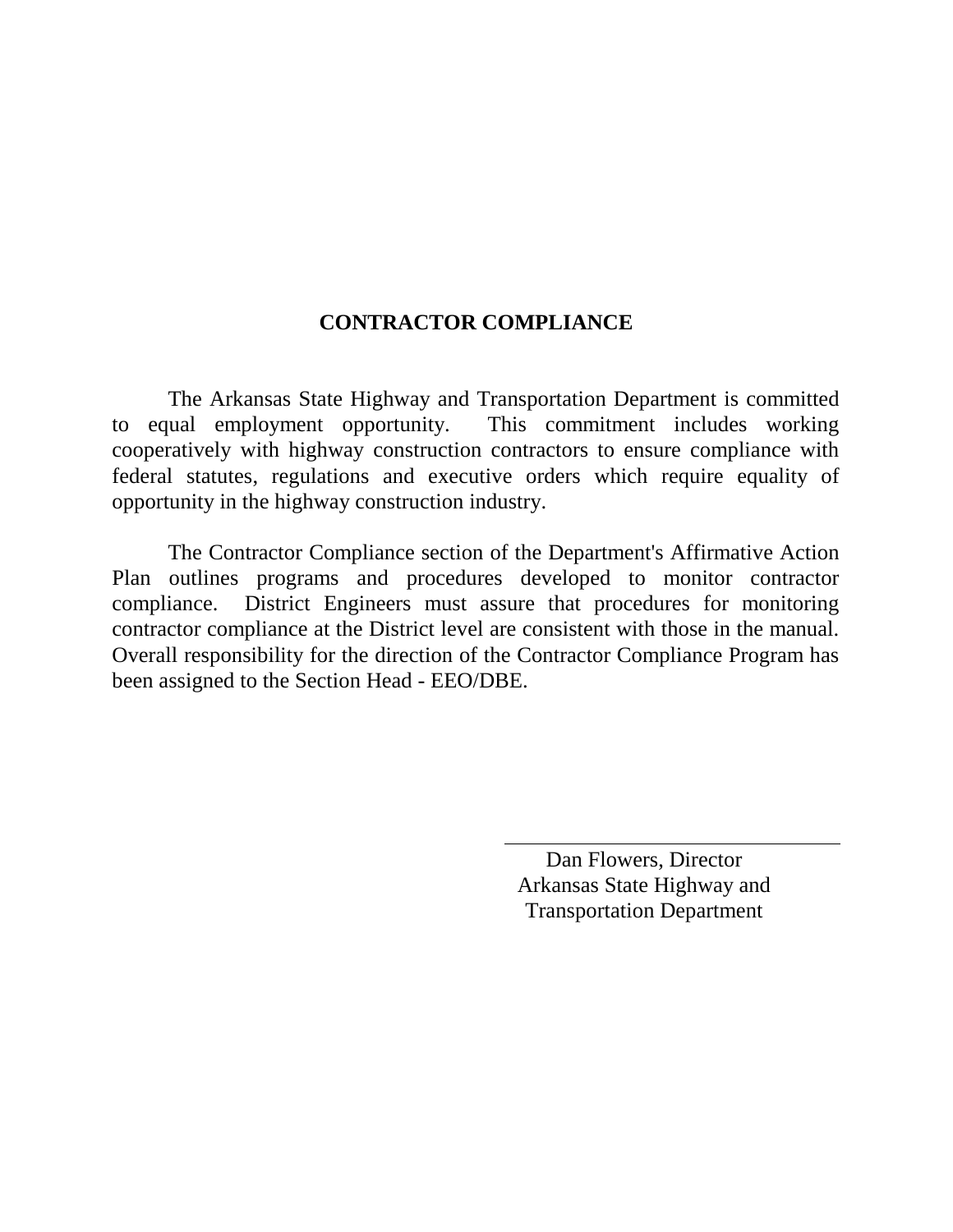# **INDEX**

# Page

| Ι.    | Organization and Structure                                        | 1  |
|-------|-------------------------------------------------------------------|----|
| П.    | <b>Contract Compliance Procedures</b>                             | 5  |
| Ш.    | <b>Contract Sanctions</b>                                         | 10 |
| IV.   | Complaints                                                        | 11 |
| V.    | <b>External Training Programs -</b><br><b>Supportive Services</b> | 13 |
| VI.   | <b>Disadvantaged Business Enterprises</b>                         | 14 |
| VII.  | Liaison                                                           | 15 |
| VIII. | <b>Innovative Programs</b>                                        | 16 |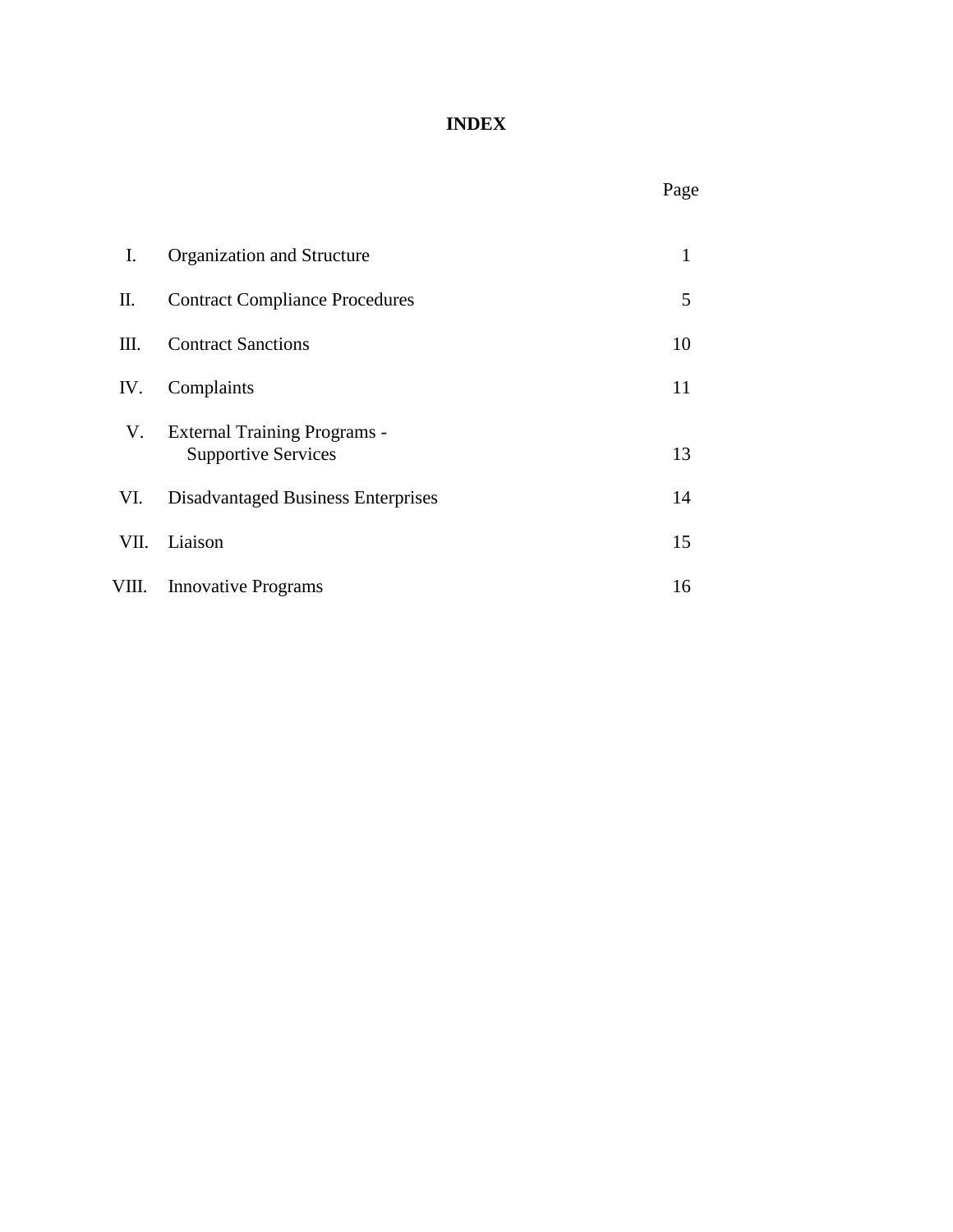## I. **ORGANIZATION AND STRUCTURE**

## A. **LOCATION**

The Equal Employment Opportunity Section is located in the Central Office, 10324 Interstate 30, Little Rock, Arkansas 72209.

## B. **CONTRACT COMPLIANCE STAFF**

- 1. The contract compliance staff is composed of the Section Head EEO/DBE, the External EEO Coordinator and an Office Administrative Assistant III. The Section Head is responsible for managing and administering the contract compliance function. The principal accountabilities of the External EEO Coordinator are as follows:
	- a. Provide advisory and consultative assistance to Central Office and Field Office personnel in the interpretation and implementation of policies and procedures pertaining to the State's External EEO Program.
	- b. Provide assistance and guidance to contractors involved in Federalaid construction projects to ensure their compliance with the EEO, Training and Disadvantaged Business Enterprise Special Provisions which are an integral part of their construction contracts.
	- c. Conduct briefings regarding contract EEO, Training and Disadvantaged Business Enterprise Special Provisions at preconstruction conferences involving Federal-aid construction contracts.
	- d. Conduct EEO Project Specific and Areawide Reviews to ensure EEO Program objectives are accomplished by the contractor.
	- e. Maintain local labor force data and other pertinent information to be used by the EEO Section to advise and assist contractors toward implementing their Affirmative Action Programs.
	- f. Establish liaison with minority oriented organizations, educational and vocational institutions and agencies performing similar or related duties.
	- g. Exercise administrative control of the State's External EEO Program.
	- h. Prepare reports and summaries to be forwarded to Federal Highway Administration (FHWA) as required.
- 2. The Office Administrative Assistant III principal accountabilities to the external function are:
	- a. Prepare necessary correspondence to contractors, FHWA and Department personnel involved in the EEO function.
	- b. Prepare and maintain project folders on Federal-aid construction contracts.
	- c. Prepare correspondence to contractors pertaining to the requirements and submission of necessary reports.
	- d. Maintain necessary logs to record receipt of forms and reports.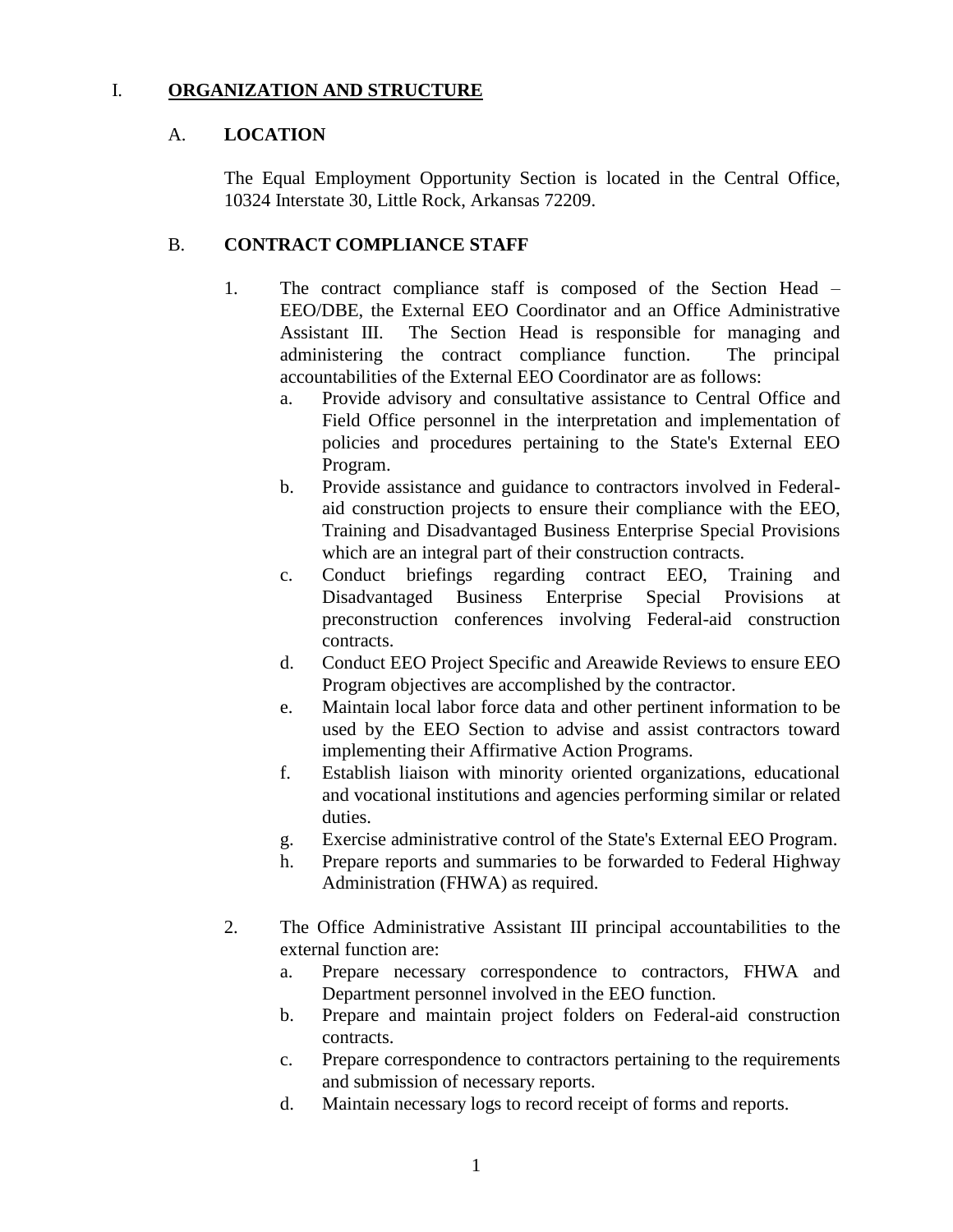- e. Advise contractors and project personnel on the preparation and submission of forms and reports.
- f. Purchase and maintain a supply of forms and office supplies necessary to accomplish the EEO function.
- 3. Only the personnel assigned to the EEO Section perform EEO functions full-time. The EEO compliance program is centralized.

## C. **DIVISION PERSONNEL**

- 1. The Programs and Contracts Division (P  $\&$  C) is responsible for including Plans, Specifications & Estimate documents in prime contracts for notification of EEO responsibilities by inclusion of FHWA-1273 and EEO Special Provisions required by Title 23, Code of Federal Regulations, Part 230, Subchapter C, as applicable.
- 2. Requests to sublet portions of the contract are reviewed, processed and approved by the Assistant Chief Engineer - Operations. Proposed subcontracts on Federal-aid projects are required to contain the following, or similar, statement: "All of the provisions of FHWA-1273 and Supplements, required Contract Provisions, Federal-aid Contracts, attached hereto, are made a part of this subcontract." The certification pertaining to EEO is also attached and must be completed by each subcontractor. Upon receipt and review of the proposal to sublet, if everything is in order, one complete set of the labor requirements is assembled and transmitted to the approved subcontractor with the letter of approval.

#### D. **DISTRICT PERSONNEL**

There are no District personnel with direct EEO responsibilities and duties in regard to contractor compliance. The District Engineer (DE), in exercising total responsibility for all maintenance and construction, does possess a general knowledge of the contractor's EEO obligations. The DE has the responsibility of ensuring that preconstruction conferences are scheduled for Federal-aid contracts awarded within the District. The Resident Engineer (RE) serves as moderator during such conferences.

#### E. **PROJECT PERSONNEL**

- 1. The RE and the RE's staff are responsible for labor compliance and engineering. The RE administers the EEO Program as it applies to highway construction activities. The RE's responsibilities consist of the following:
	- a. Conduct preconstruction conferences.
	- b. Appoint an EEO Field Inspector.
	- c. Instruct the Field Inspector in the preparation of reports.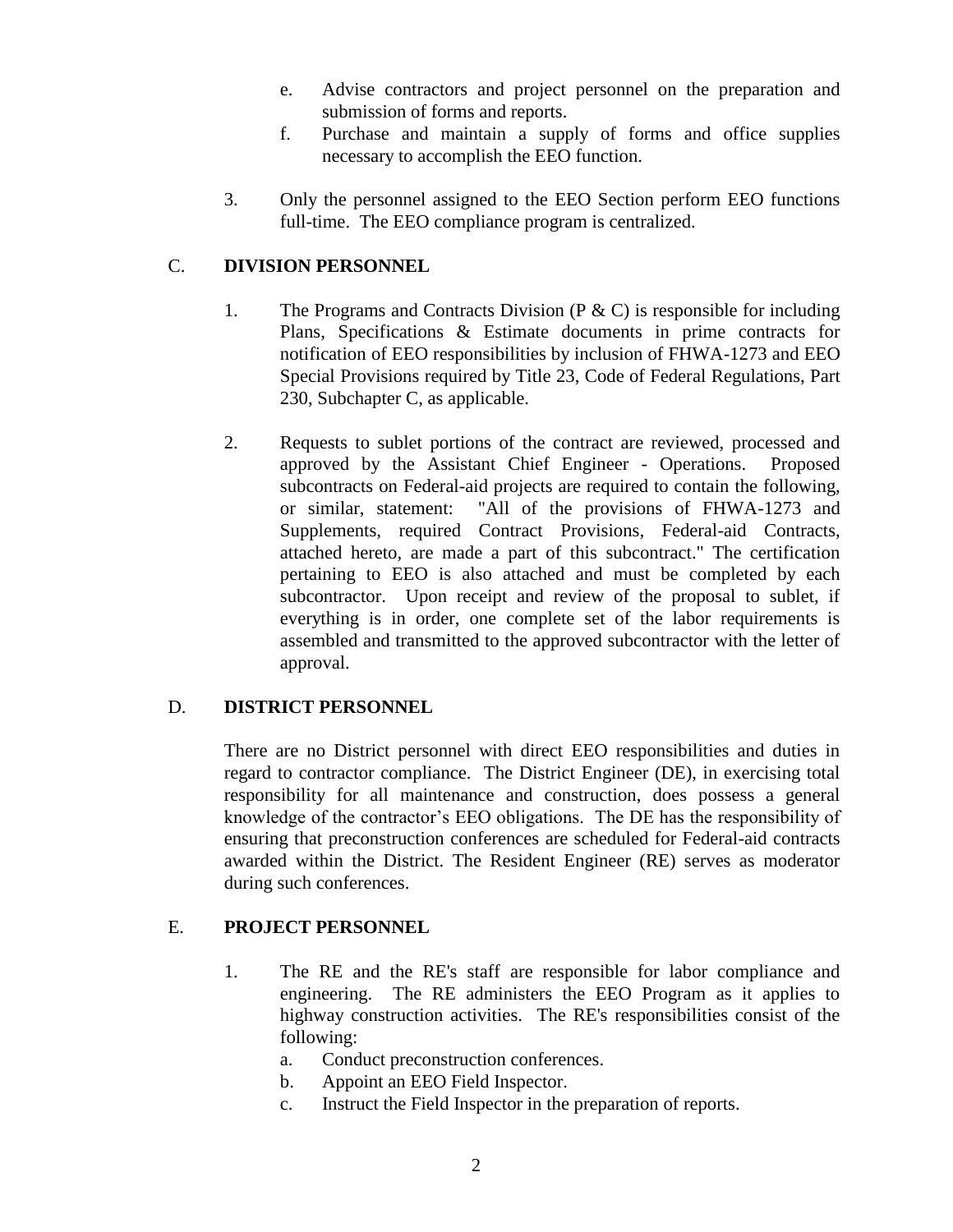- 2. The responsibilities of the EEO Field Inspector consist of the following:
	- a. Ensure the Initial On-Site Inspection Reports of Prime Contractors, Subcontractors or DBE Contractors are submitted as required on Federal-aid projects.
	- b. Ensure Quarterly Field Reports are submitted as required on Federal-aid contracts to include prime contractors and subcontractors.
	- c. Review the project site bulletin board to ensure it contains necessary posters and notices for each contractor performing on the project.
	- d. Conduct On-Site Inspections for the following purposes:
		- (1) Determine how often the contractor's/subcontractor's EEO Officer or company representative visits the project.
		- (2) Interview the contractor's supervisory personnel to evaluate their knowledge of the company's EEO obligations.
		- (3) Inquire about procedures used in advertising. Do advertisements contain the notation "AA/EOE Women, Minority and Disabled People Encouraged to Apply"? (This notation is recommended, however, any notation which identifies the company as an Affirmative Action/Equal Opportunity Employer may be sufficient.)
		- (4) Interview contractor's employees to determine methods used by the contractor to inform them of the company's EEO policy; i.e., letters, meetings, printed handouts, etc.
		- (5) Determine if facilities are provided on a nonsegregated basis.
		- (6) Determine if any applicant for employment or employee has registered a discrimination complaint.
		- (7) Inquire of the contractor's representative at the time of the project visit as to the positive efforts the contractor has exerted to place minority, female and disabled employees into on-the-job training.
		- (8) Determine if trainees are being utilized in skill classifications identified on the company payroll.
		- (9) Determine if Disadvantaged Business Enterprise requirements are being accomplished in accordance with the goal that has been established.
	- d. On projects that have the Training Proposal Special Provision (TPSP), the following will be accomplished:
		- (1) Ensure the training proposed by the contractor is under an approved training program.
		- (2) Ensure the receipt of a registration card for each trainee at the time of entry into training.
		- (3) Prepare a training progress record for each trainee employed under the contract special provision.
		- (4) Transcribe hours of training indicated on contractor's weekly payroll to the trainee progress record.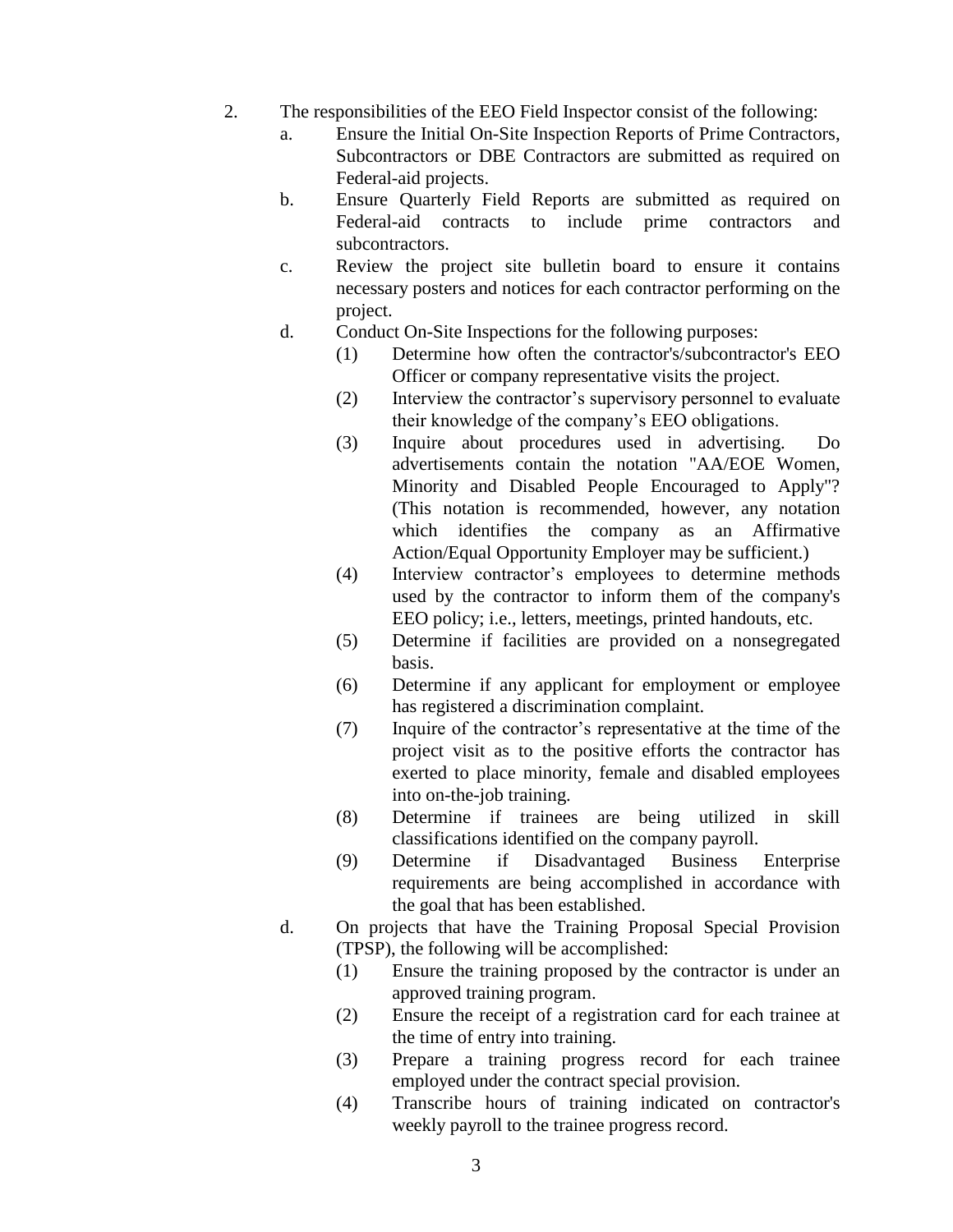- (5) Prepare a trainee interview form on each trainee enrolled on the project. This form will be prepared in duplicate. The original will be furnished to the EEO Section and a copy will be retained in the RE's file. The purpose of the interview is to determine whether the trainee:
	- (a) Is eligible for the training program.
	- (b) Is being trained in the craft in which enrolled.
	- (c) Has received a copy of the training program or training classification.
- (6) Prepare a contractor interview form on the contractor or an appointed superintendent/foreman (woman) quarterly to evaluate their knowledge of the OJT Program. The distribution of this form is the same as the trainee interview form.
- (7) As trainees terminate the training program, a trainee termination form is prepared by the contractor. One copy is sent to each of the following: RE, EEO Section and the sponsoring agency of the training program. The EEO Field Inspector will review the form to ensure accuracy of the information provided.

#### F. **TRAINING**

The EEO Staff has attended numerous seminars and training sessions in order to acquaint themselves with equal opportunity requirements. The EEO Staff will continue to attend seminars and training sessions where the information disseminated is pertinent to the EEO function.

The External EEO Coordinator will conduct training sessions with District and project personnel to discuss the components of the External Program and the monitoring requirements on Federal-aid projects. These training sessions will be conducted when there are revisions to the program and as need dictates. Internal and external resources will be used to assist in preparing and presenting these training sessions.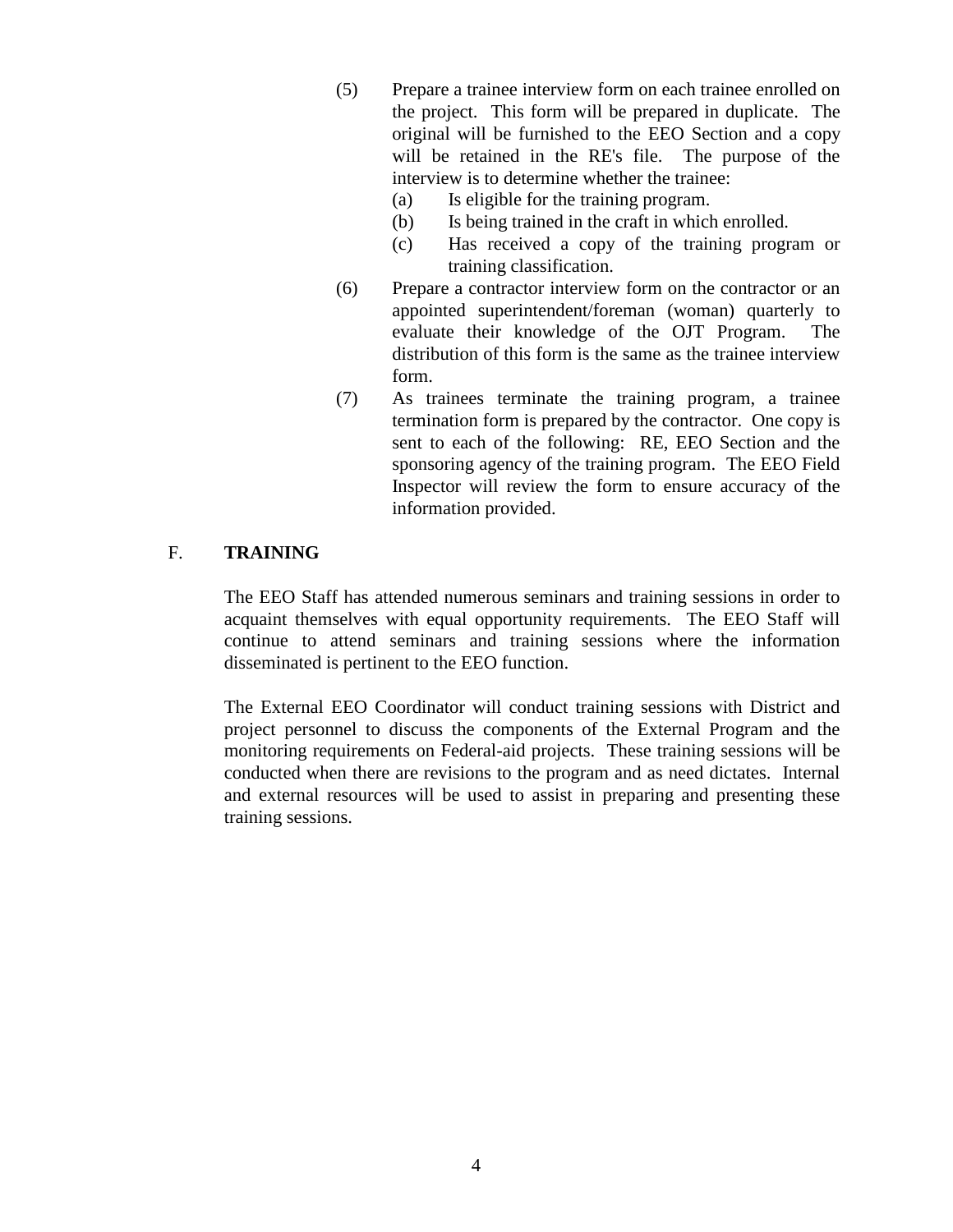## II. **CONTRACT COMPLIANCE PROCEDURES**

#### A. **IMPLEMENTATION**

1. As noted in the previous section, the RE's EEO Field Inspector performs On-Site Inspections. The Field Inspector documents the inspection by completing an EEO Quarterly Field Report. The original is sent to the EEO Section and a copy is retained by the RE.

The External EEO Coordinator utilizes a "formal" approach to monitoring contractor compliance with the EEO obligations as outlined in the Special Provisions. The "formal" types of reviews are the Project Specific and the Areawide. The major difference between these procedures is the Project Specific focuses on one project and can include subcontractors, whereas the Areawide includes two or more projects in one geographical area and does not include subcontractors.

2. The Project Specific and Areawide Reviews involve obtaining certain information from the contractor. The information requested is submitted by the contractor to the External EEO Coordinator. The information is analyzed through a Desk Audit and the results of the preliminary analysis are used to determine what specific information requires clarification during the on-site verification.

Priority in scheduling Project Specific and Areawide Reviews is given to those contractors:

- a. Working on a significant number of contracts.
- b. Which hold the greatest potential for employment and promotion of minorities and females.
- c. Working in areas which have significant minority and female labor forces within a reasonable recruitment area.
- d. Working on projects that include special training provisions.
- e. Working on projects that have a Disadvantaged Business Enterprise goal.
- f. Whose compliance with equal opportunity requirements is questionable (based on review reports or other available information).
- g. Who have not been reviewed or audited during the previous year.
- 3. When a contractor has been selected for a Review, a notification letter is sent to the contractor. The contractor is allowed at least three (3) weeks from the receipt of the notification letter to submit the requested information.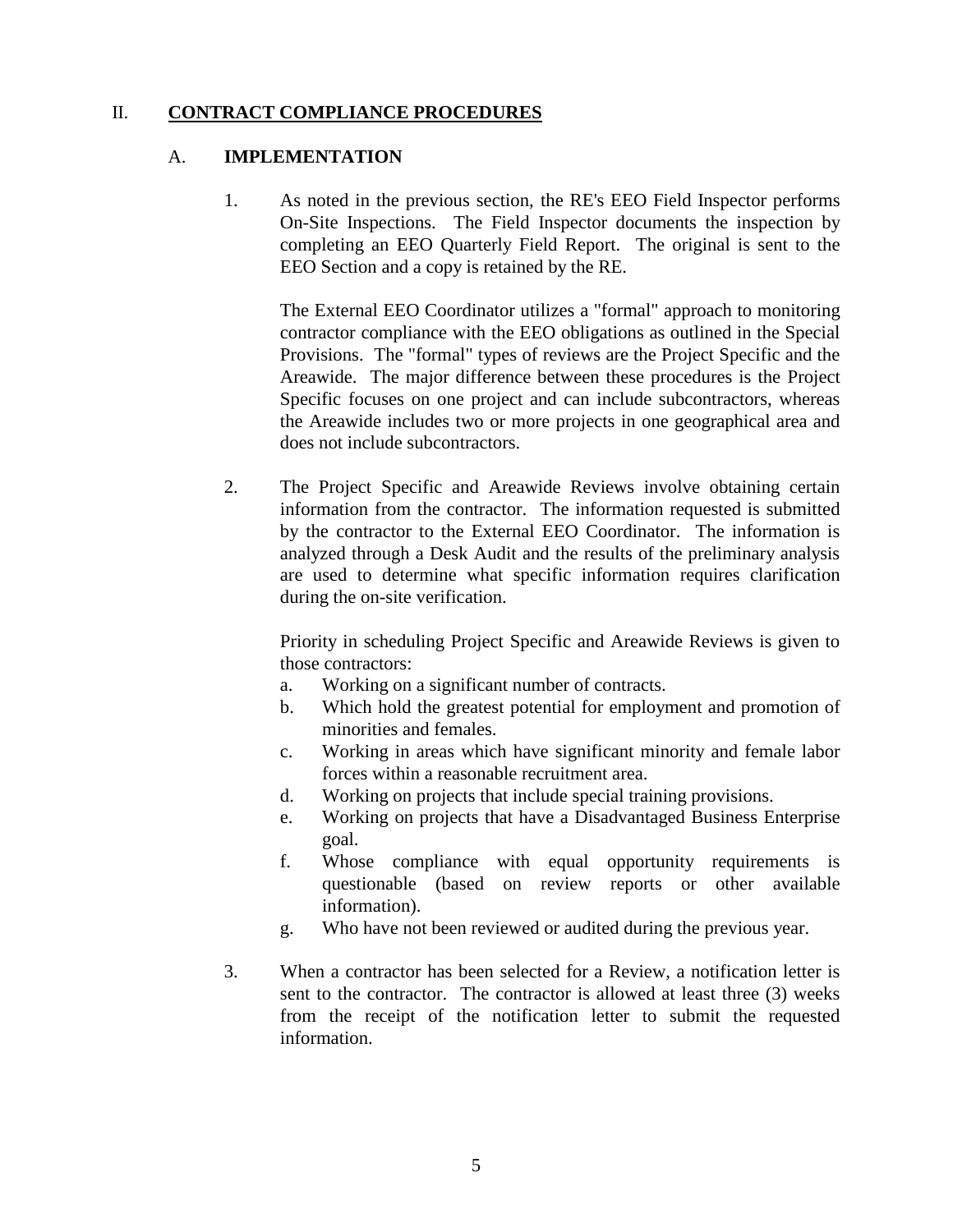- 4. Reviews are conducted in two phases. Phase One will consist of a preliminary analysis (Desk Audit) of the information received from the contractor. The External EEO Coordinator will:
	- a. Review the information received from the contractor for completeness.
	- b. Review employment data for mathematical accuracy.
	- c. Review employment data for overall minority/female representation to ensure compliance with the employment goals outlined in 41 CFR 60-4, Appendixes A and B-80.
	- d. Conduct a workforce analysis to identify specific classifications where minorities and females are underutilized.
	- e. Review previous compliance review reports on the contractor to identify serious deficiencies.
	- f. Review the remainder of the information received and identify any problem areas in order to apprise the contractor.
	- g. Review files for delinquent EEO reports.
- 5. Phase Two will consist of an on-site verification. The External EEO Coordinator will:
	- a. Obtain clarification of any discrepancies in the material submitted and solicit any additional information needed from the contractor.
	- b. Review the job site bulletin board to ensure that required posters and notices are conspicuously displayed.
	- c. Conduct physical tour of the job site to ensure facilities are nonsegregated.
	- d. Interview the project superintendent to determine his/her knowledge of the company's EEO program.
	- e. Interview contractor's employees to determine if an EEO meeting has been held on the project and if they could identify the company's EEO officer.
- 6. Upon completion of the on-site verification, the External EEO Coordinator will conduct an "Exit Conference" session with the contractor. At this time the External EEO Coordinator will:
	- a. Discuss issues and concerns with the contractor.
	- b. Negotiate a Voluntary Corrective Action Plan (VCAP) with the contractor if minor deficiencies have been found during the review and provide specific recommended actions to correct each deficiency. The contractor must submit the VCAP within 15 days of the "Exit Conference."
	- c. Advise the contractor that a formal compliance determination will be provided within 15 days from the "Exit Conference" and the acceptance of a VCAP during the "Exit Conference" does not preclude a determination of noncompliance if deficiencies not addressed by the plan are uncovered during the final analysis and report writing.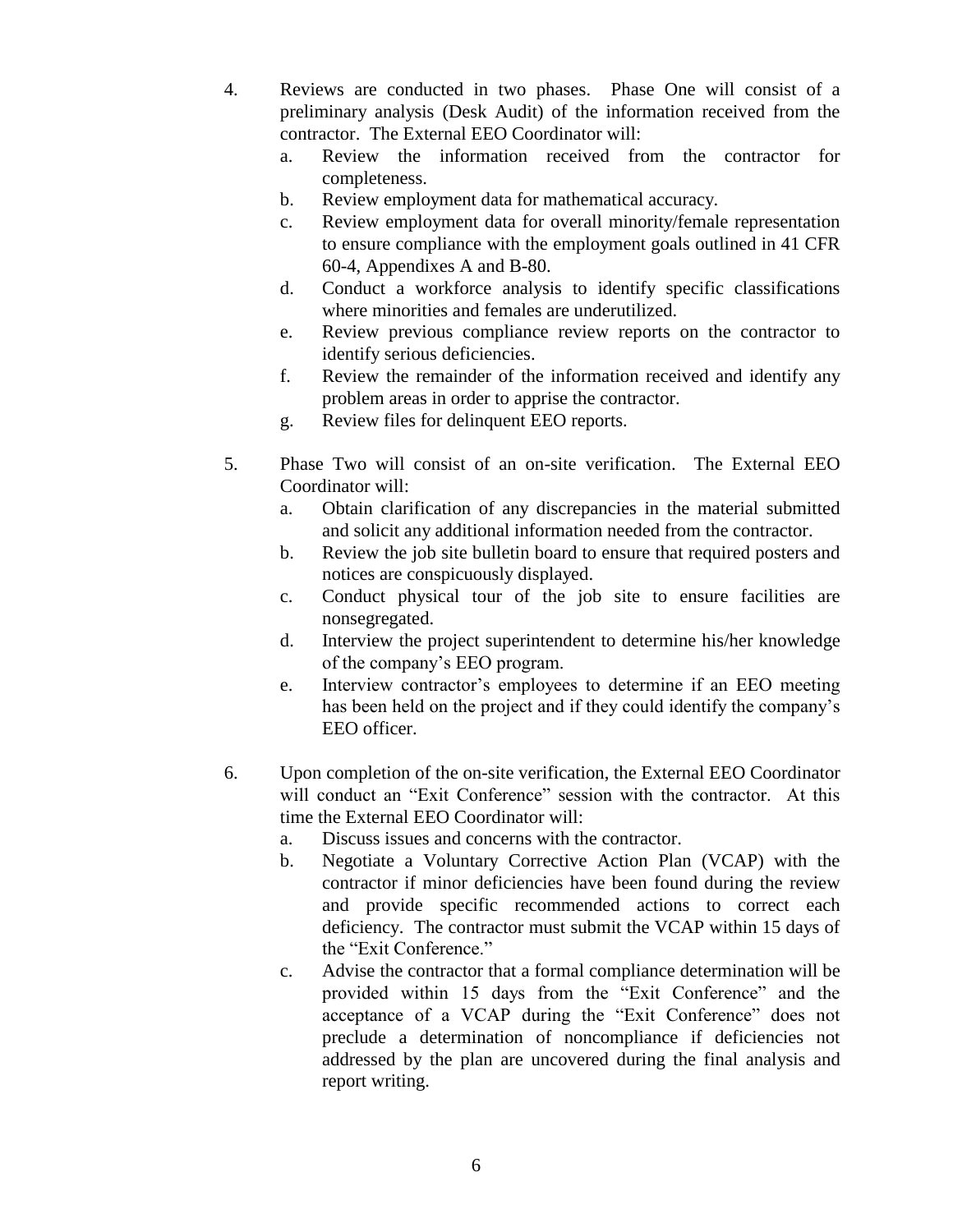7. The External EEO Coordinator will make a final compliance determination after thorough review of all information obtained during the review.

A contractor is in compliance when there is sufficient information to determine that the EEO requirements of the contract have been effectively implemented.

A contractor is in noncompliance when there is sufficient information to determine that the contractor failed to effectively implement the EEO requirements.

If a contractor is found in noncompliance, efforts to bring the contractor into compliance shall be initiated through the issuance of a Show Cause Notice (SCN) that outlines each deficiency along with specific recommended actions to correct each deficiency. The contractor has 30 days from receipt of a SCN to develop and submit an acceptable Correction Action Plan (CAP).

Follow-up reviews will be conducted on those contractors where the initial review resulted in a finding of noncompliance and a SCN was issued.

- 8. The Compliance Data Report will be used to summarize Project Specific and Areawide Reviews. A copy of the review will be forwarded to the Federal Highway Administration Division Office within 15 days after completion of the review.
- 9. Home Office Reviews will not be conducted on contractors who have less than 15 employees in their home office workforces.

## B. **DISTRICT AND PROJECT PERSONNEL INDOCTRINATION**

As needed, the External EEO Coordinator will conduct meetings with District and Project Personnel for the purpose of discussing FHWA contract compliance directives and the Department's plan of action for compliance.

## C. **CONTRACTOR INDOCTRINATION**

- 1. The RE schedules a preconstruction conference for each Federal-aid project and furnishes a copy of the letter of notification to the EEO Section. The External EEO Coordinator participates in these conferences provided the contractor has not received an EEO briefing previously. The procedures for advising contractors of their EEO contract requirements are as follows:
	- a. The External EEO Coordinator gives a summary of the EEO provisions of the contract and furnishes contractors in attendance a pamphlet in which the following information is included: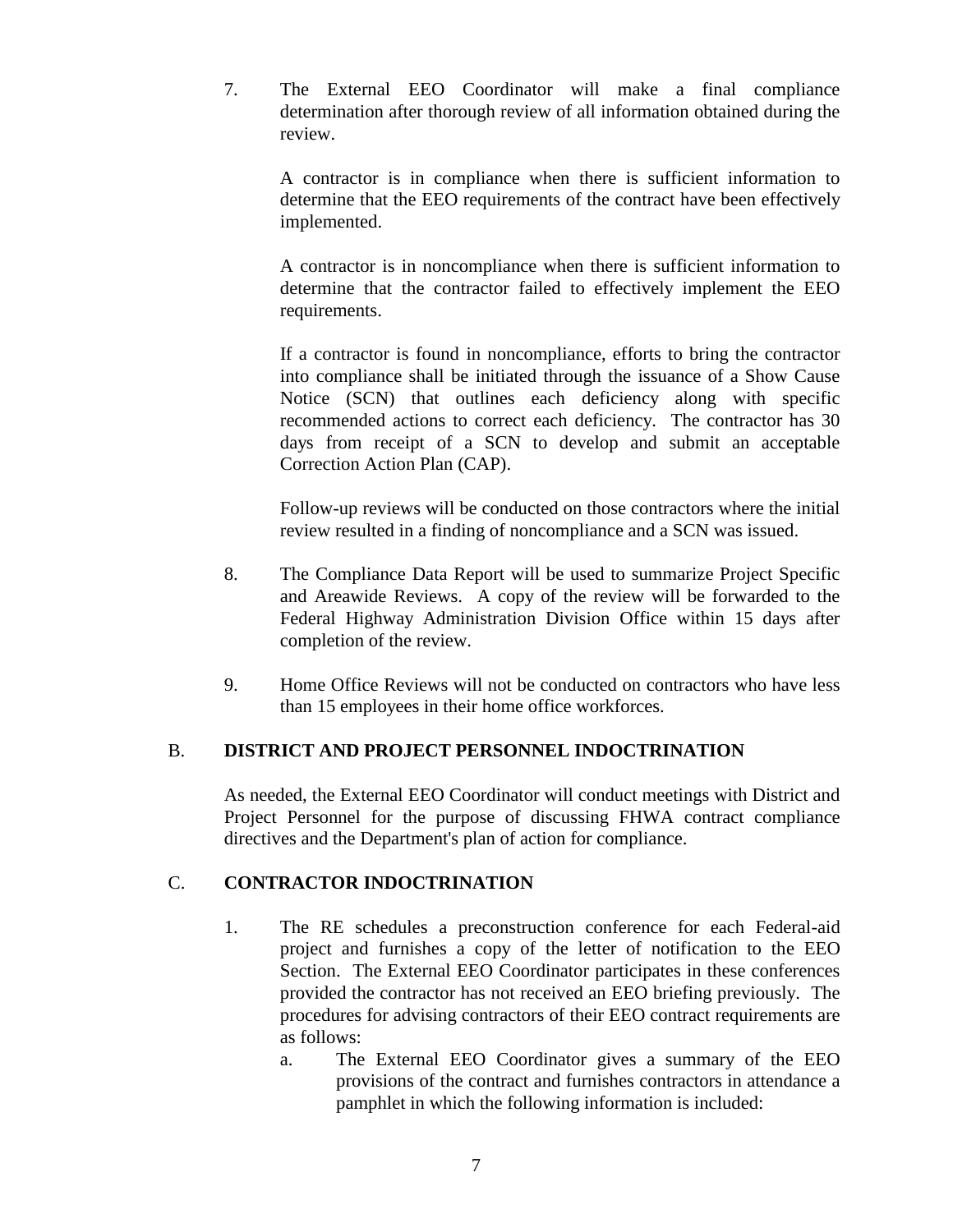- (1) The name, address and telephone number of the External EEO Coordinator who conducts the EEO briefing.
- (2) A notice informing contractors that subcontractors who have subcontracts in excess of \$10,000 are subject to the same obligations as the prime contractor. The contractor is reminded to exercise maximum efforts to utilize disadvantaged businesses.
- (3) A sample Purchase Order Agreement (POA) in which the appropriate EEO clauses have been incorporated. The contractor is informed that a POA must be accomplished for all material purchases and leases of equipment in the amount of \$10,000 or more. The EEO Clauses can not be made by reference only.
- (4) A Documentation Schedule to be used by the contractor as a guide for documenting affirmative action steps taken to comply with the EEO Special Provisions.
- (5) Lists of referral sources likely to yield minority and female applicants in the contractor's recruitment area. The lists include Department of Workforce Services Offices, Vocational-Technical Schools, Offices of Economic Opportunity, Technical Colleges and Technical Institutes, Minority Male and Minority Female Referral Sources, Female Referral Sources (Minority and Non-Minority), Disabled Referral Sources and Minority Oriented Radio Stations and Newspapers.
- (6) A list of posters and notices that must be displayed on the job site bulletin boards. Contractors are informed that the bulletin board must be located in an area readily accessible to all applicants for employment and employees. All of the posters, except the Workers' Compensation Notice and the EEO Policy Statement and Notices, are provided to the contractor by the Department. The list of notices provides examples of a company EEO policy statement, a notice encouraging employees to refer minority and female applicants for employment, a notice informing employees of an available training program and the entrance requirements, complaint procedures, a notice identifying the company EEO officer by name and including the address and telephone number where the EEO officer can be reached, work environment statement, certification of nonsegregated facilities and a notice to unions disseminating EEO commitments and responsibilities and requesting their cooperation.
- (7) Federal-aid construction reporting requirements. The External EEO Coordinator discusses the procedure for preparing and submitting Forms PR-1391 and EEO-1 as applicable.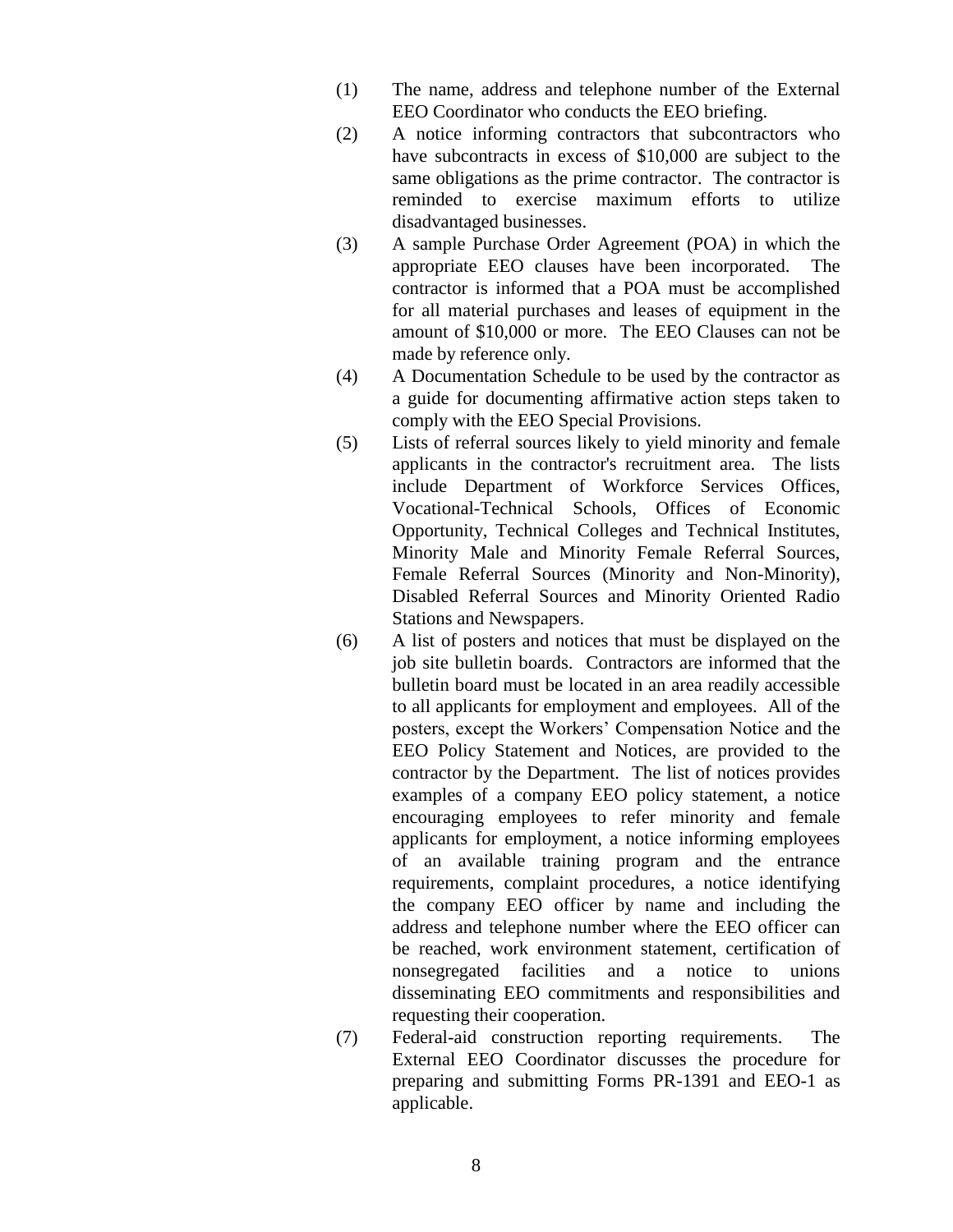- b. On Federal-aid projects that contain the TPSP, the following information is provided, as well as the information in Paragraphs  $(a)$  (1-7):
	- (1) The RE reviews the Training Commitment Form (TCF) to ensure there is adequate time to train employees to journeyman status in classifications selected by the contractor.
	- (2) Pamphlets distributed at these conferences contain a list of the On-the-Job Training Program Reporting Requirements. The list identifies each form (Registration Card and Termination Form), the submission frequency and the necessary distribution. The contractor is given a thorough explanation of each form.
- 2. The External EEO Coordinator will only attend Federal-aid project preconstruction conferences as stated in Contractor Indoctrination, Item C-1.

The contractor is instructed to maintain records relative to the EEO/Affirmative Action Program for a period of at least three (3) years following project completion.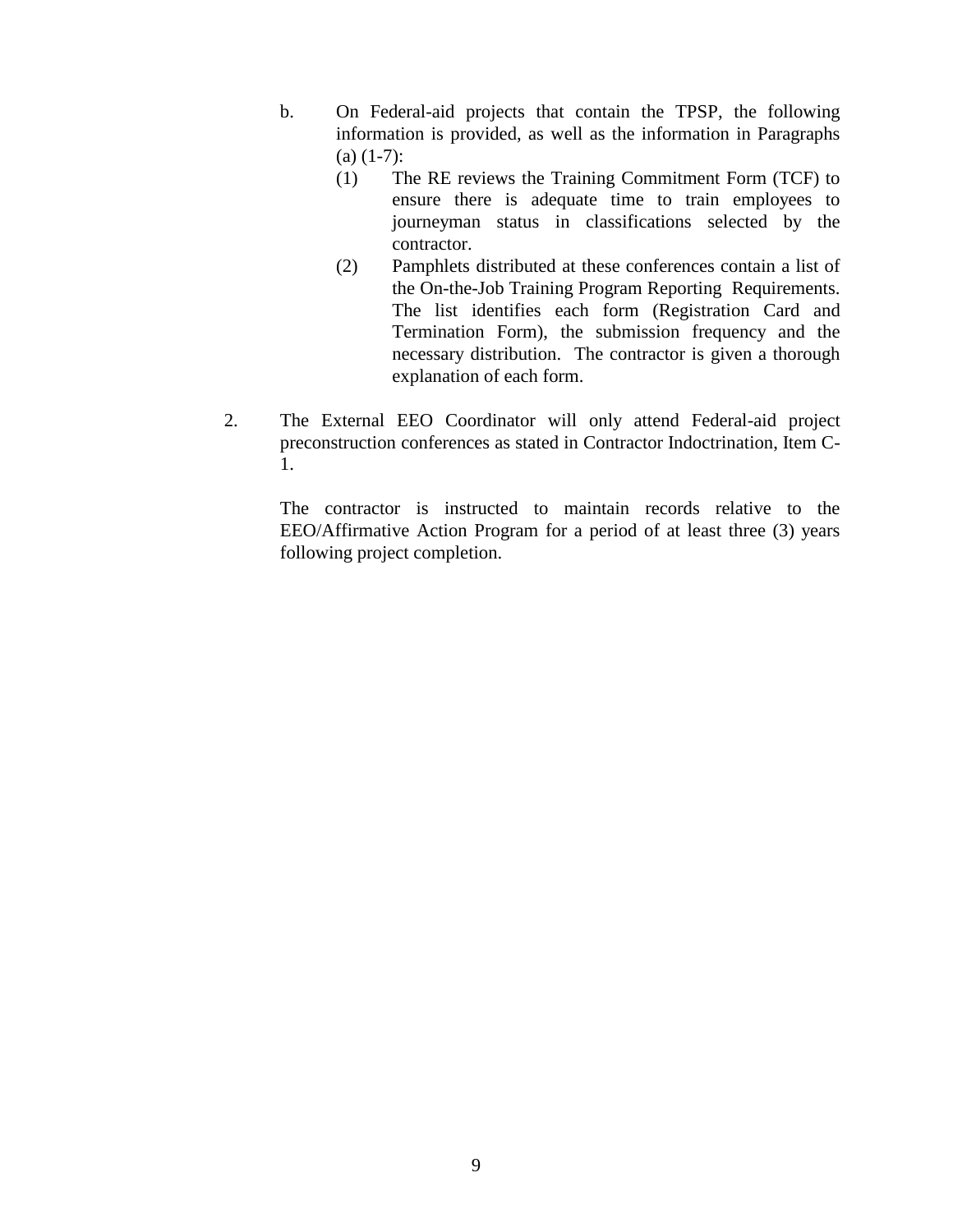## III. **CONTRACT SANCTIONS**

- A. The Arkansas State Highway and Transportation Department will take affirmative action to include the imposition of contract sanctions and the initiation of appropriate legal proceedings under applicable State or Federal law, if necessary, to achieve equal employment opportunity on all Federal-aid highway projects. The Department will actively cooperate with the Federal Highway Administration and the Office of Federal Contract Compliance Programs in all investigations and enforcement actions initiated by either agency. Sanctions imposed by the Department will be reviewed by the Legal Division, prior to issuance, to ensure legal sufficiency.
- B. The Department has a procedure for withholding a contractor's progress payments for failure to comply with EEO requirements.
- C. The following laws are applicable:
	- 1. Civil Rights Act of 1964
	- 2. EO 11246 as amended by EO 11375
	- 3. EO 11764
	- 4. Federal-aid Highway Act of 1968, 1970
	- 5. 49 CFR Part 23
	- 6. Americans with Disabilities Act of 1990
- D. In the event of a contractor's noncompliance with the nondiscrimination provisions of the contract, the Department shall impose such contract sanctions as it or the Federal Highway Administration may determine to be appropriate, including but not limited to:
	- 1. Withholding of payments to the contractor under the contract until the contractor complies, and/or
	- 2. Cancellation, termination or suspension of the contract, in whole or in part. The contractor will be notified of the deficiency/violation and given a reasonable (preferably a mutually agreed upon) period of time for corrective action. If corrective action has not been initiated in the specified time period or it appears the contractor has not exerted a good faith effort to comply, sanctions will be imposed.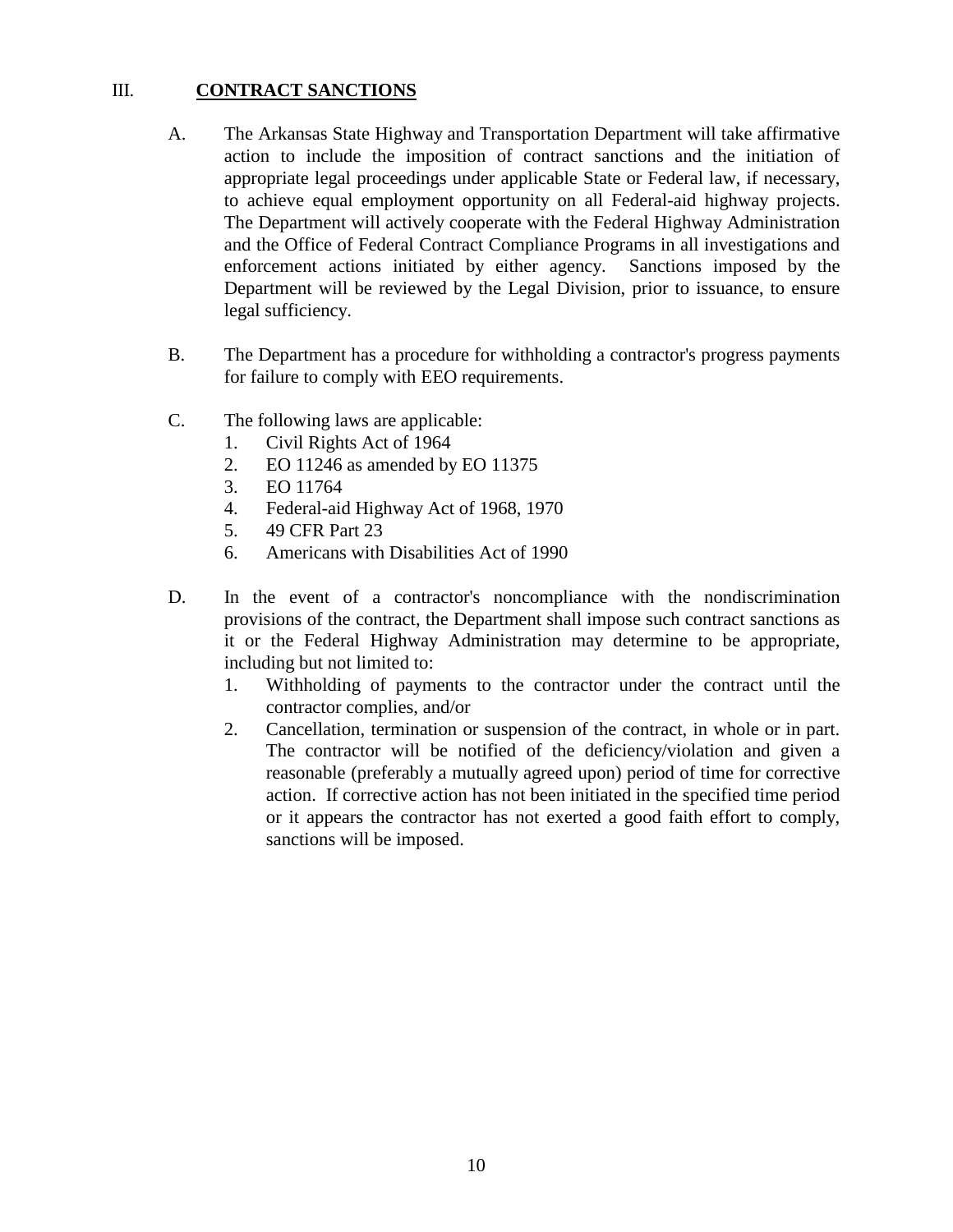## IV. **COMPLAINTS**

A. The investigation and processing of all alleged complaints of discrimination received by the Department against the highway contractor will be accomplished by the External EEO Coordinator.

When an allegation of discrimination is filed directly with the Department or if the Department is notified that an allegation has been filed with other Federal, State or local authorities, the Department will:

- 1. Notify the appropriate agency (Federal Highway Administration, Federal Transit Administration, Federal Railroad Administration, etc.) within 10 working days of the allegation. As a minimum, the following information will be included in every notification:
	- a. Name, address and telephone number of the complainant.
	- b. Name(s) and address(es) of alleged discriminating official(s).
	- c. Basis of complaint (i.e., race, color, religion, sex, national origin, disability, age).
	- d. Date of alleged discriminatory act(s).
	- e. Date complaint was received by the Department.
	- f. A statement of the complaint.
	- g. Other agencies (State, local or Federal) with which the complaint has been filed.
	- h. An explanation of the actions the Department has taken or proposes to resolve the issues raised in the complaint.
- 2. Acknowledge receipt of the allegation, informing the complainant of action taken or proposed to process the allegation and advising the complainant of other avenues of redress available within 10 working days.
- 3. Investigate the allegation and, based on the information obtained, determine whether or not discrimination occurred.
- 4. Prepare a report of findings.
- 5. Notify the complainant, within 45 days from receipt of the allegation, of the findings and the decision reached including proposed disposition of the matter. The notification will advise the complainant of avenues for appeal if dissatisfied with the decision. The proposed resolution will require action adequate to correct and prevent similar occurrences of discrimination.
- 6. Provide the appropriate agency with the decision and a summary of the findings within 45 days after receipt of the allegation.
- 7. Periodically inform the appropriate agency regarding the status of complaints.
- 8. Make informal attempts to resolve the matters. These informal attempts and their results will be synopsized in the report of investigations.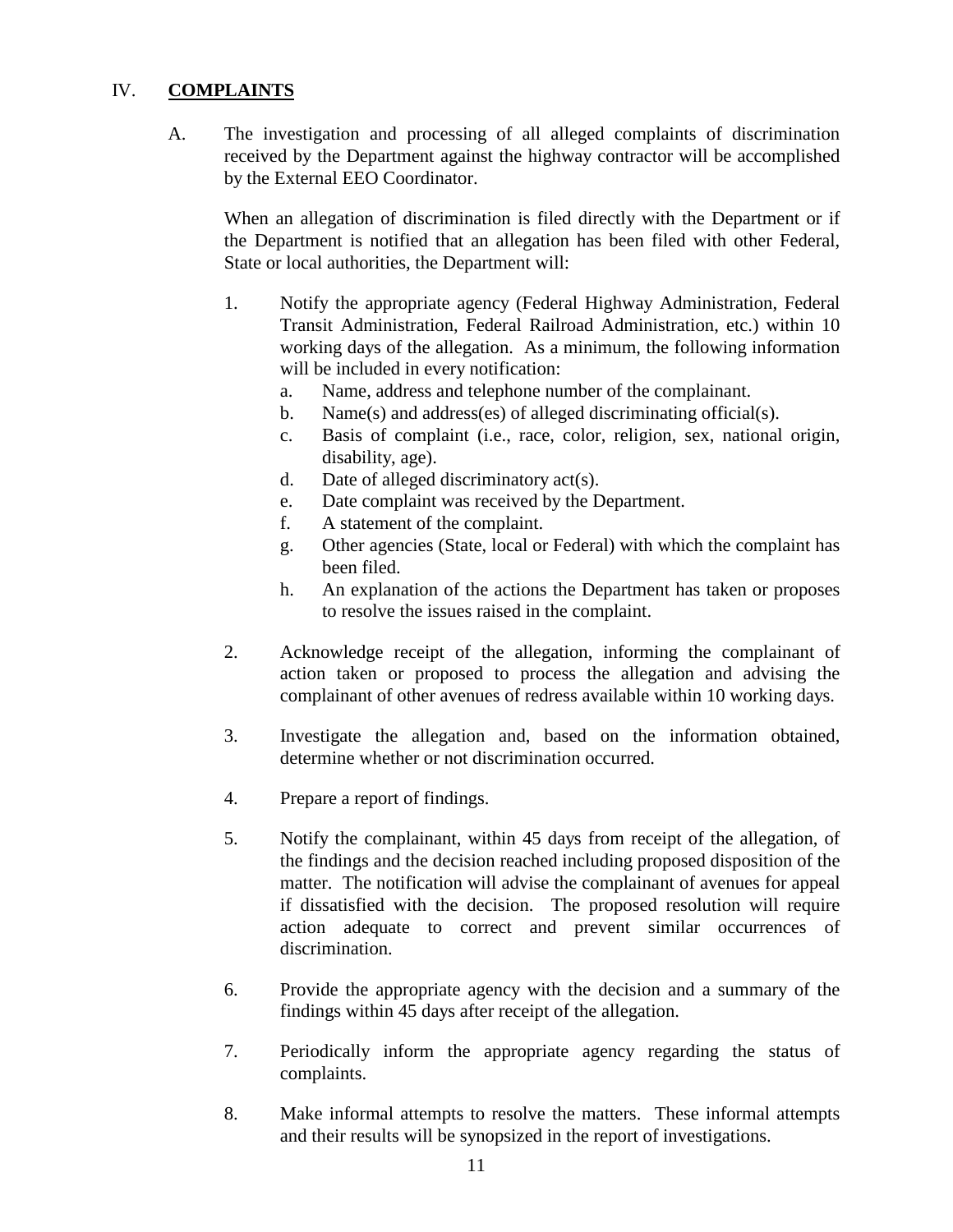- 9. The procedure outlined herein will not prohibit interagency agreements between the Department and State or local Federal Employment Practice (706) agencies.
- 10. The fact that an allegation has been filed directly with the Federal Highway Administration, Federal Transit Administration, Federal Railroad Administration, etc., will not relieve the Department, upon being informed of the allegation, of the responsibility for taking action, pursuant to its own internal procedures, to resolve the matter.
- B. The Department has developed a procedure for processing verbal complaints alleging discrimination. When an RE or EEO Field Inspector receives a complaint of alleged discrimination, the contractor will be given an opportunity to resolve the complaint. The following steps will be taken:
	- 1. Notify the contractor within five days of the alleged discriminatory act and schedule a meeting with the company's EEO officer or an authorized company representative and the complainant in order to discuss the complaint. This meeting will be documented thoroughly.
	- 2. If the complainant is satisfied with the company's proposal to resolve the complaint, the Section Head – EEO/DBE will be furnished a copy of the minutes of the meeting. The minutes will be signed by the complainant and the company's EEO officer or authorized representative. A report of complaints resolved in this manner will be prepared and submitted to the Division Office of FHWA on a quarterly basis.
	- 3. If the complainant is dissatisfied with the company's proposal to resolve the complaint, the complainant will be instructed to submit the complaint in writing to the Section Head – EEO/DBE. The Section Head – EEO/DBE will be furnished a copy of the minutes of the meeting. The minutes will be signed by the complainant and the company's EEO officer or authorized representative. All written complaints will be investigated and processed in accordance with the procedure described in paragraphs A. (1-10) of this section.
- C. When a RE or an EEO Field Inspector is notified that a complaint alleging discrimination has been filed with other Federal, State or local agencies by employees or applicants for employment of contractors holding Federal-aid contracts, the Section Head – EEO/DBE will be notified immediately.

In order to avoid duplication of effort, the Section Head - EEO/DBE will maintain contact with the agency regarding the progress of its investigation and the final determination made on the issues in the case. The Division Office of FHWA will be apprised of the current status of external complaints in the annual EEO Program update.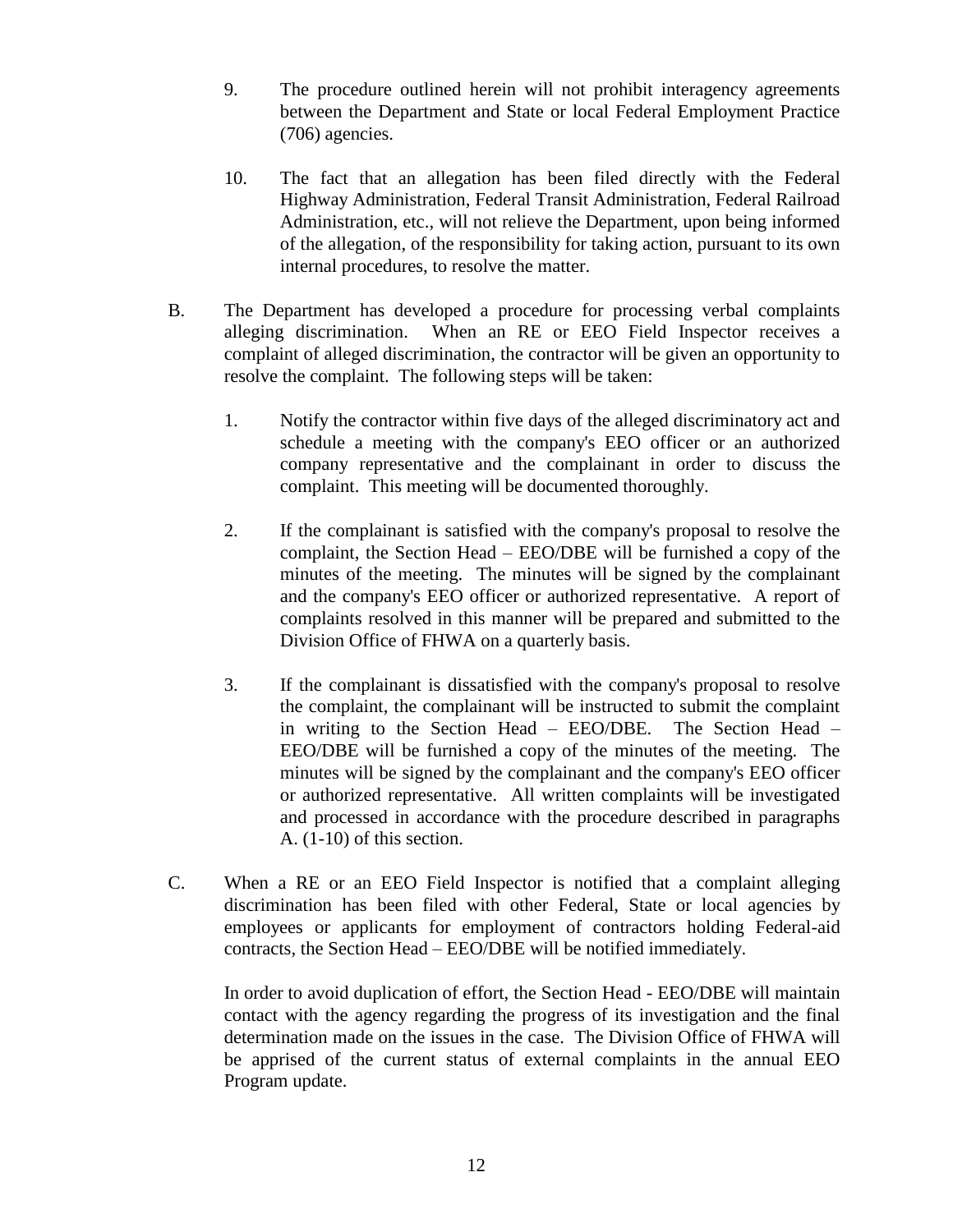## V. **EXTERNAL TRAINING PROGRAMS - SUPPORTIVE SERVICES**

A. A Training Program Special Provision is included in certain contracts. This provision identifies the procedure to follow in administering a training program.

The highway contractor, in order to have an approved Training Program, can decide on one of the following:

- 1. Become a member of the Associated General Contractors of Arkansas. Its training program has been approved by the U. S. Department of Labor, Manpower Administration, Bureau of Apprenticeship and Training and is periodically reviewed by the Office of Federal Contract Compliance Programs.
- 2. Develop and submit a Training Program for the company to the Arkansas State Highway and Transportation Department for approval with the concurrence of the Federal Highway Administration.
- 3. Submit documentation indicating affiliation with an agency that has an approved training program if the company is an out-of-state highway contractor.
- B. Semi-annually, the External EEO Coordinator will furnish to FHWA a progress report that contains the number of trainees enrolled, terminated and graduated. This information will be broken down by race, sex and training classification.
- C. The Programs & Contracts Division (P & C) will select those highway projects where training can be provided. Projects selected will exceed an estimated cost of \$8,000,000. The TPSP will be included in the bid proposal with a Training Commitment Form (TCF). The TCF should be completed and submitted to the RE during the project preconstruction conference.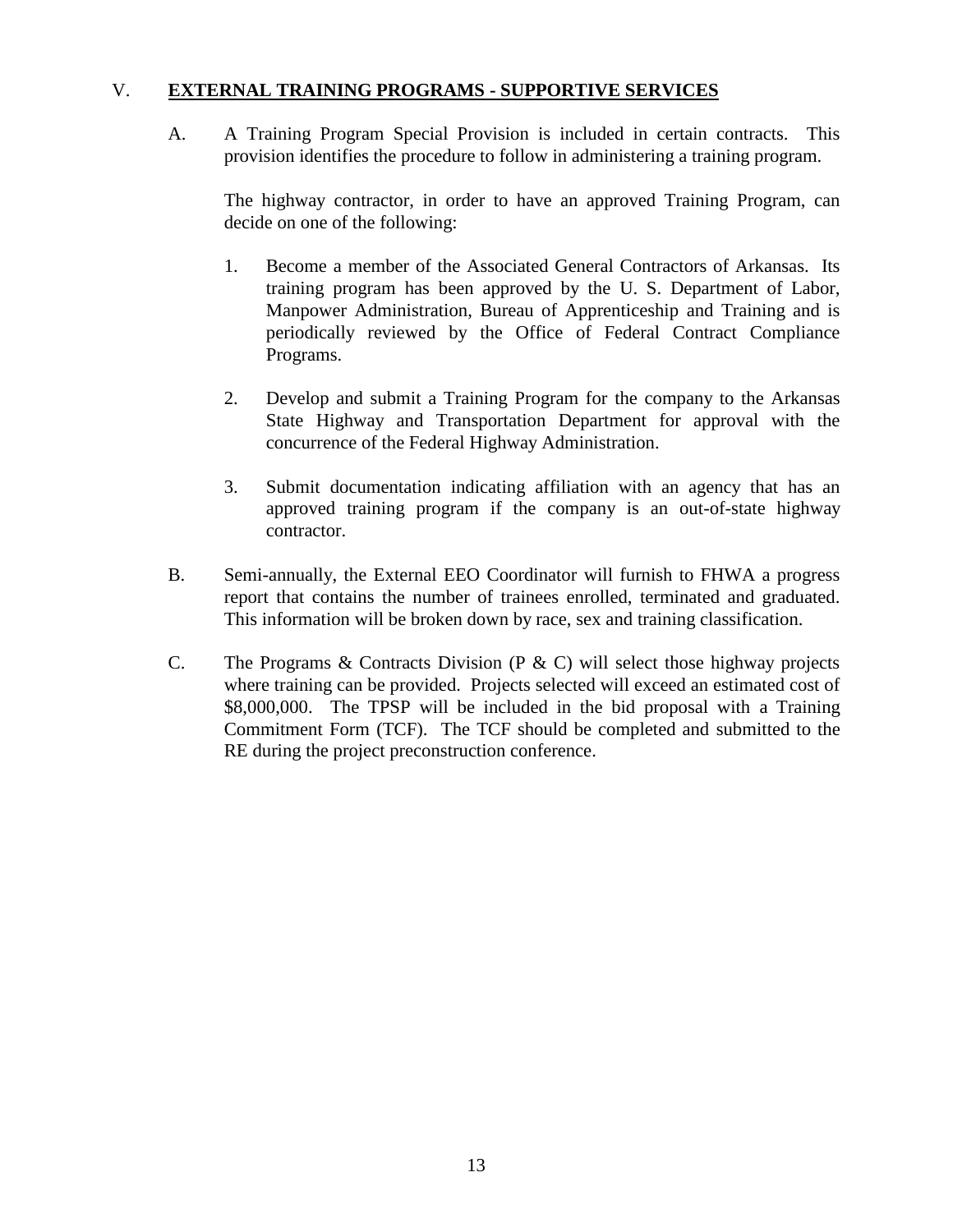#### VI. **DISADVANTAGED BUSINESS ENTERPRISES**

The EEO Section is responsible for monitoring contractor compliance with the Disadvantaged Business Enterprise Program at the project level. This is done through a review of the Project Log, EEO Quarterly Field Reports, Initial On-Site Inspections, Compliance Reviews and Verification Reviews.

When Federal-aid construction contracts are awarded, the required percentage of Disadvantaged Business Enterprise utilization is posted in the project log. The log is annotated to show DBE firms that are to be used when subcontract approval is received by the staff. The External EEO Coordinator monitors the log until a work start notice has been received.

The EEO Field Inspector will conduct an Initial On-Site Inspection at the start of work by Disadvantaged Business Enterprises. During this inspection, it will be determined if the workers are permanent employees of the firm and if the equipment is owned by the firm.

Irregularities noted during inspections will be investigated and resolved. Any arrangements which are not consistent with standard industry practice, which serve no commercially useful function or in which the firm has relinquished control of the work will be reported to the State Construction Engineer by memorandum. The prime contractor and DBE subcontractor will be advised of the suspected irregularity by letter. A copy of the letter will be sent to the Section Head - EEO/DBE. The State Construction Engineer and the Section Head - EEO/DBE will review the issues in the memorandum and determine whether an investigation is necessary.

Contractors' compliance with the Disadvantaged Business Enterprise Special Provision in the contract is evaluated by the External EEO Coordinator during Compliance Reviews. Verification Reviews will be conducted to determine whether firms are eligible to participate in the program.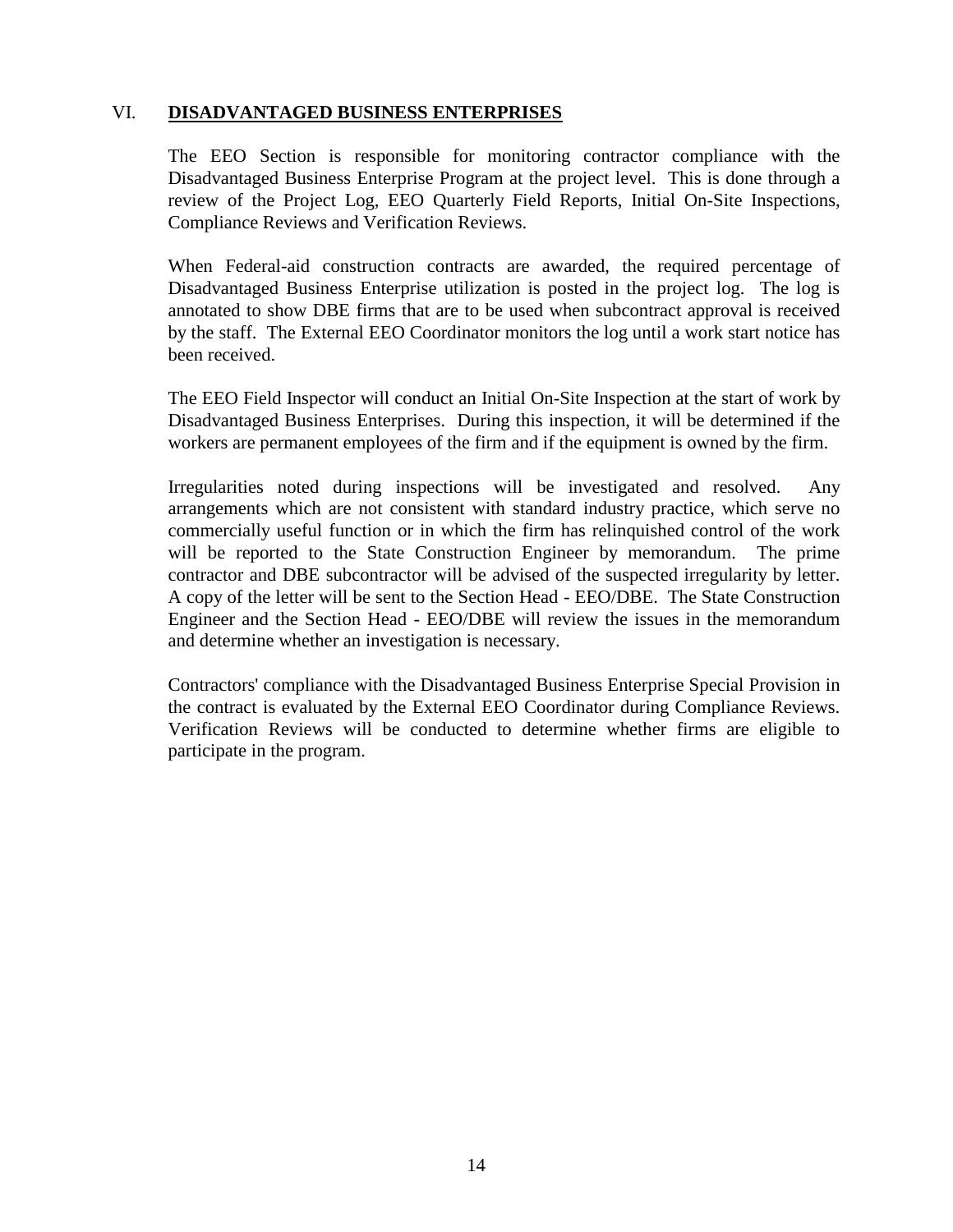## VII. **LIAISON**

The EEO Section maintains continuing liaison by correspondence, personal and/or telephone contact with minority, female and disabled organizations, individuals, educational institutions, elected officials, contractor organizations and agencies performing similar or related duties. The information disseminated by the Section relates to the Department's policies and procedures to ensure contractor compliance with equal employment requirements.